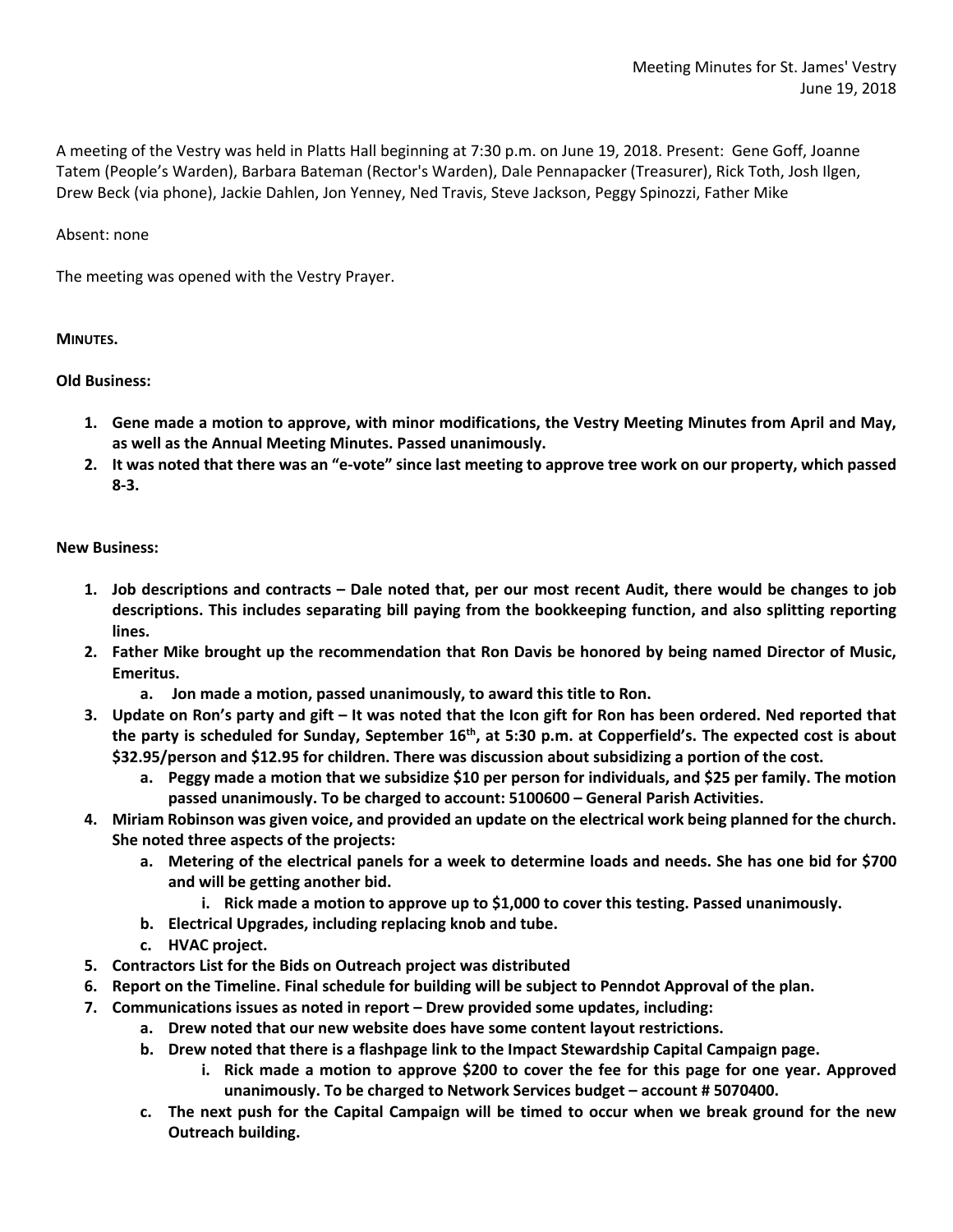- **d. Drew discussed the Parish Picnic in the Grove, tentatively scheduled for September 15th this year. There could be conflict with Ron's party, and construction activities, which are a consideration. Drew suggested this activity might better fit now in Parish Life or Member Ministries. Also, there was discussion of inviting the neighborhood residents to the Picnic. More to follow….**
- **e. Drew discussed the evolution of the Parish Administrator role, which can include more of a defined communications role, which could then free up the Communications Committee to focus on other activities.**
- **8. The Ham & Oyster Dinner was discussed. With construction activities, should it be a take-out only event this year? Also, Ned discussed purchasing a fish fryer for \$650, rather than renting for \$230 a pop. It was agreed to decide the Ham & Oyster plan, and fryer purchase plan at our July Vestry meeting.**
- **9. Dinner in the Grove – it was discussed to possibly combine this event with the Outreach Breaking Ground ceremony.**
- **10. Chicken Barbeque event Review – Ned updated the Vestry – We did well this year, netting \$687 from the BBQ. He is targeting June 1st for the BBQ next year. Rick discussed a possible cover or pavilion for the Barbeque. This will require more research.**
- **11. Drew gave an update from the Capital Campaign Committee:**
	- **a. He noted that our pledges are now up to \$526,000 – above our goal. About 60 individuals or families have pledged so far, as compared to about 120 regular St James' pledges.**
		- **i. Gene made a motion to approve the Communications Committee Report – passed unanimously.**
- **12. Tree Work – Gene discussed the Goff proposal for additional tree work. Several trees are recommended for removal, rather than trimming. This will ultimately save costs of trimming and then later removing down the road.**
	- **a. A motion was made to approve the additional \$4,695 of tree work, to be amended to the original award. The motion was approved unanimously.**
- **13. Committee Reports:**
- **14. Dale reviewed the Financial Committee reports.**
	- **a. We reviewed the Statement of Operations.**
		- **i. Barbara made a motion to approve the Statement of Operations report. Approved unanimously.**
	- **b. We reviewed the Investment Summary.**
		- **i. Gene made a motion to approve the Investment Summary. Approved Unanimously.**
	- **c. Dale reviewed a new report – the Designated Funds report. This report will be distributed monthly going forward.**
	- **d. Dale noted that the Vanco system for automatic donations to the church is being tested, and working well so far. There is a 1% fee plus 0.45 per transaction.**
	- **e. Dale noted that the Audit picked up a \$153K discrepancy between the Annual Report and the Audit Report. He is working to amend the reports to correct this finding.**
- **15. Rick reviewed the Building and Grounds report.**
	- **a. He noted that Shenagi is starting work on the front of the church next week.**
	- **b. He noted that building inspections have been completed, and there will be fire inspections soon.**
	- **c. Next meeting of B & G is July 1st.**
		- **i. Jon made a motion that we approve the B & G report. Passed unanimously.**
- **16. Jackie gave an Outreach Report.**
	- **a. She noted that they just published their first electronic newsletter.**
		- **i. Joanne made a motion that the Outreach Report be accepted. Passed unanimously.**
- **17. Barbara presented the Members Ministry Committee Report.**
	- **a. Jon made a motion that the report be approved. Passed unanimously.**
- **18. The Parish Life Report was presented.**
	- **a. Peggy made a motion that the report be approved. Passed unanimously.**
- **19. Father Mike presented the Rector's Report.**
	- **a. Gene made a motion that the report be approved. Passed unanimously.**